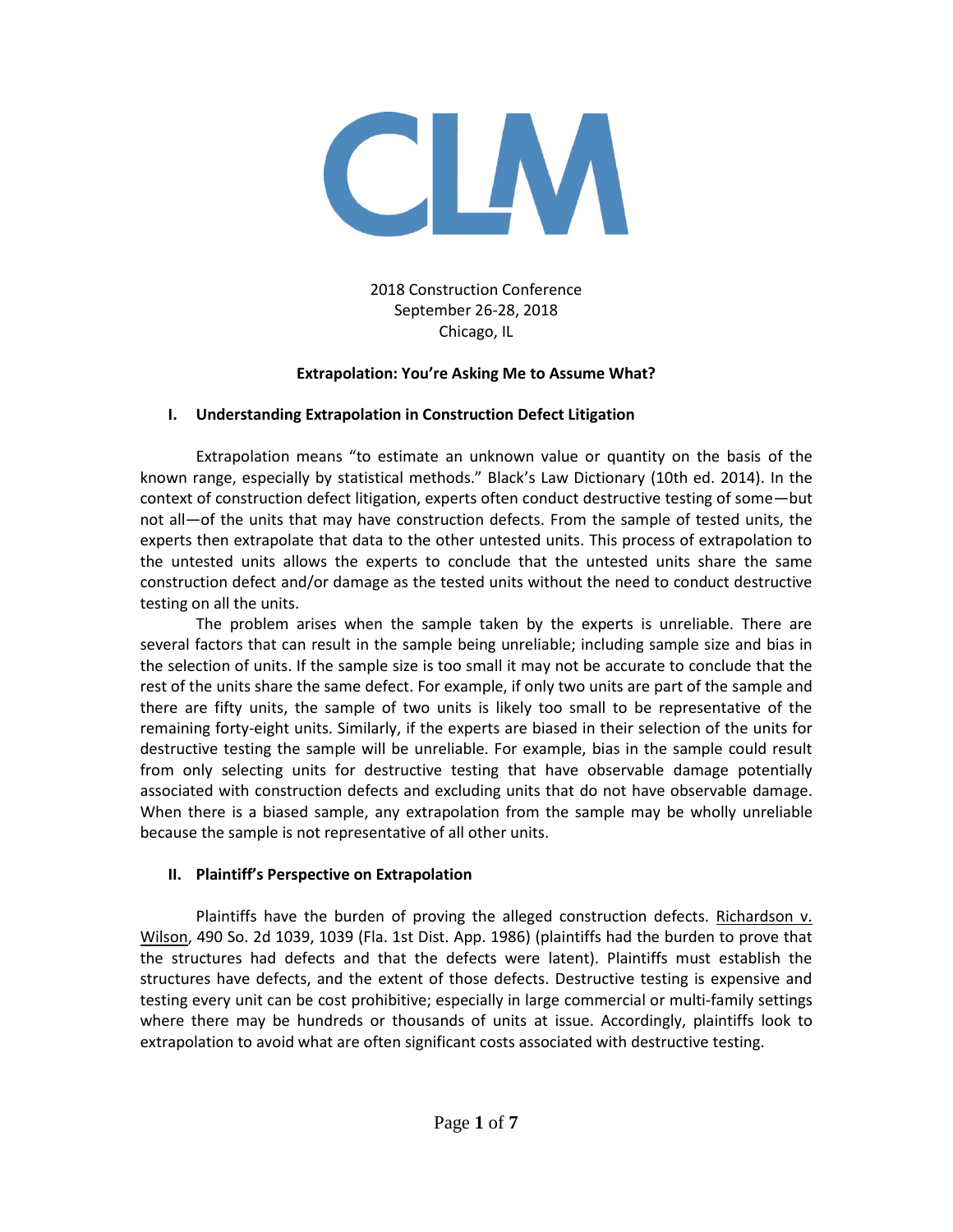By only testing a sample of all the units, it is extremely important that the sample is representative of all the units. If the sample size is too small or inappropriately selected, the experts for the defense may have a basis to discredit the plaintiffs' expert opinions. Where it is in the plaintiffs' interest to settle early, testing all the units may not be feasible due to time constraints and/or cost factors. Moreover, a defense party may be less inclined to settle with plaintiffs where excessive investigative costs are part of the settlement demand.

#### **III. Defense Perspective on Extrapolation**

From the defense perspective there is a strong urge to oppose the plaintiffs' experts that are extrapolating the construction defects from a sample of units to the rest of the units that were not tested. Plaintiffs have the burden of proving their case. If the defense chooses not to oppose plaintiffs' extrapolation evidence, the defense is essentially assuming defeat on units that have not even been tested.

There are consequences of opposing plaintiffs' extrapolation. If the defense opposes plaintiffs' extrapolation and plaintiff has additional destructive testing performed, the costs for plaintiffs are driven up. With the higher costs the defense may decide the figure is too high for a settlement; even though a settlement may have been preferred by the defense. Likewise, a plaintiff may decide litigation is the only way to recoup those expenses. Plaintiffs are likely to seek recovery of their investigatory costs; including the expense of any additional destructive testing. Stearman v. Centex Homes, 92 Cal. Rptr. 2d 761, 771 (Cal. App. 4th Dist. 2000) (plaintiffs recovered \$37,500 in investigative costs from the defendant as damages).

In challenging extrapolation efforts by plaintiffs, the defense will need to retain a qualified expert in statistics to rebut the plaintiffs' extrapolation evidence. The costs of retaining a qualified expert may vary depending on the qualifications of the expert. Due to the varying evidentiary standards in introducing extrapolation evidence by expert testimony, the defense may want to secure a qualified expert in statistics during the early stages of a case.

### **IV. Insurance Carrier Perspective**

From the perspective of an insurance claims examiner it is important for defense counsel to provide an early cost estimate of the expected expenses in defending the case. The claim examiner will also examine whether the allegations are excluded from coverage under the policy. Expert testimony is expensive and defense counsel should notify the claim examiner if the defense intends to retain a qualified expert to rebut the plaintiffs' extrapolation evidence. Defense counsel retaining a qualified expert at the outset to prepare for plaintiffs' extrapolation evidence may be more cost effective than waiting for plaintiffs to establish their extrapolation evidence. If the defense allows plaintiffs' expert to establish extrapolation evidence uncontested, it may not only be difficult, but also very expensive to rebut plaintiffs' extrapolation evidence.

### **V. Introducing Statistical Expert Testimony**

Expert testimony regarding extrapolation and statistical sampling should be provided by an actual statistician. "[A]n expert must provide an appropriate foundation for the extrapolation to be reliable." 49 No. 8 DRI For Def. 68. It is not uncommon for professors of statistics at major universities to provide this type of expert testimony.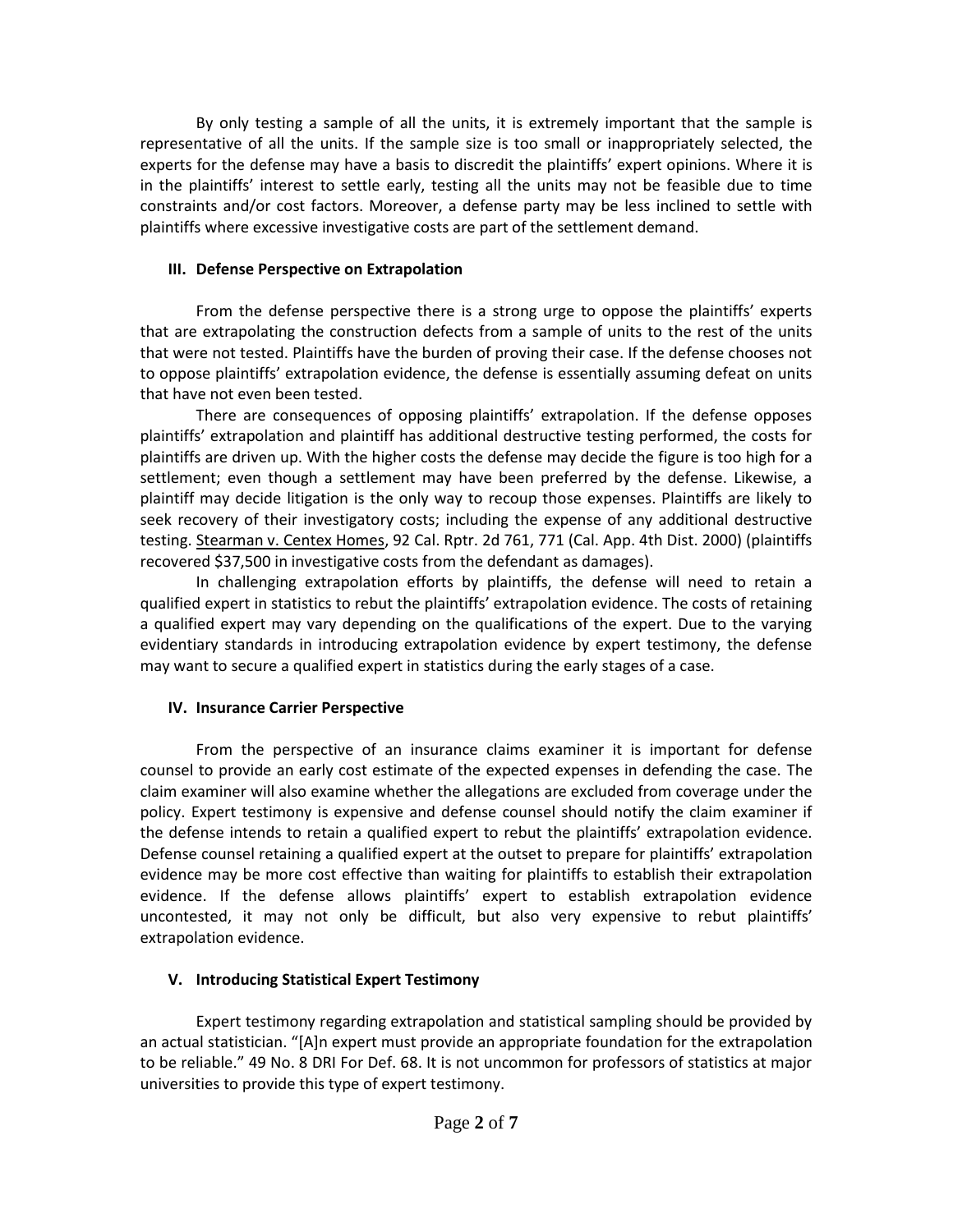To a layman, choosing at random may simply mean closing one's eyes and pointing to select. To an expert of statistics, "a simple random sampling design is one in which every sample of a given size is equally likely to be chosen." Fritz Scheuren, What Is a Survey? 2nd ed., American Statistical Association, 2004.

As an example of the type of factors an expert statistician will consider in creating a sample, suppose there is an ongoing building project composed of 100 units that is completed in four stages over a period of ten years. The project uses different subcontractors to build the units at each stage of the construction. The materials used by the subcontractors over the years also differ slightly. Further, during the first stage of construction the builders were required to abide by the building code for that year; which was subsequently updated before stage three began. Now suppose some units have construction defects. This demonstrates the complexity and difficulty in determining the appropriate sample to represent the entire project. It is not uncommon for plaintiffs to overlook this complexity to enhance damages by extrapolating construction defects to untested units that are not represented by the sample. It would not be a reliable sample if, for example, a plaintiff was to test only units constructed after stage three when the building code was changed and attempt to retroactively apply that building code to units constructed earlier.

Plaintiffs often cite ASTM E122 Standard Practice for Calculating Sample Size to Estimate, With a Specified Tolerable Error, the Average for a Characteristic of a Lot or Process as a standard for their sampling and extrapolations. Included in the scope of this standard it is stated:

If the process is not in a state of statistical control, the result will not have predictive value for immediate (future) production. The practice treats the common situation where the sampling units can be considered to exhibit a single (overall) source of variability; it does not treat multi-level sources of variability.

The failure by the plaintiff to account for the complexities of the overall construction process as well as additional factors such as exposure conditions, usage, and maintenance creates multilevel sources of variability which would prevent the results obtained by the sampling from being extrapolated out.

### **a. The Daubert Standard**

The Daubert standard came into existence in 1993 and overruled the Frye standard for federal courts. Daubert v. Merrell Dow Pharm., Inc., 509 U.S. 579 (1993). Daubert held that "the trial judge must determine at the outset . . . whether the expert is proposing to testify to (1) scientific knowledge that (2) will assist the trier of fact to understand or determine a fact in issue." Id. at 592. The trial judge is also "task[ed] [with] ensuring that an expert's testimony both rests on a reliable foundation and is relevant to the task at hand. Pertinent evidence based on scientifically valid principles will satisfy those demands." Id. at 597. Daubert also provided some factors, but not a definitive list, that the trial judge should consider in determining whether expert testimony is reliable. The factors included: testability of the scientific methodology; "whether the theory or methodology has been subjected to peer review and publication;" the "known or potential rate of error;" and after examining these factors, among others, the trial judge then determines whether the science has met general acceptance. Id. at 593-94.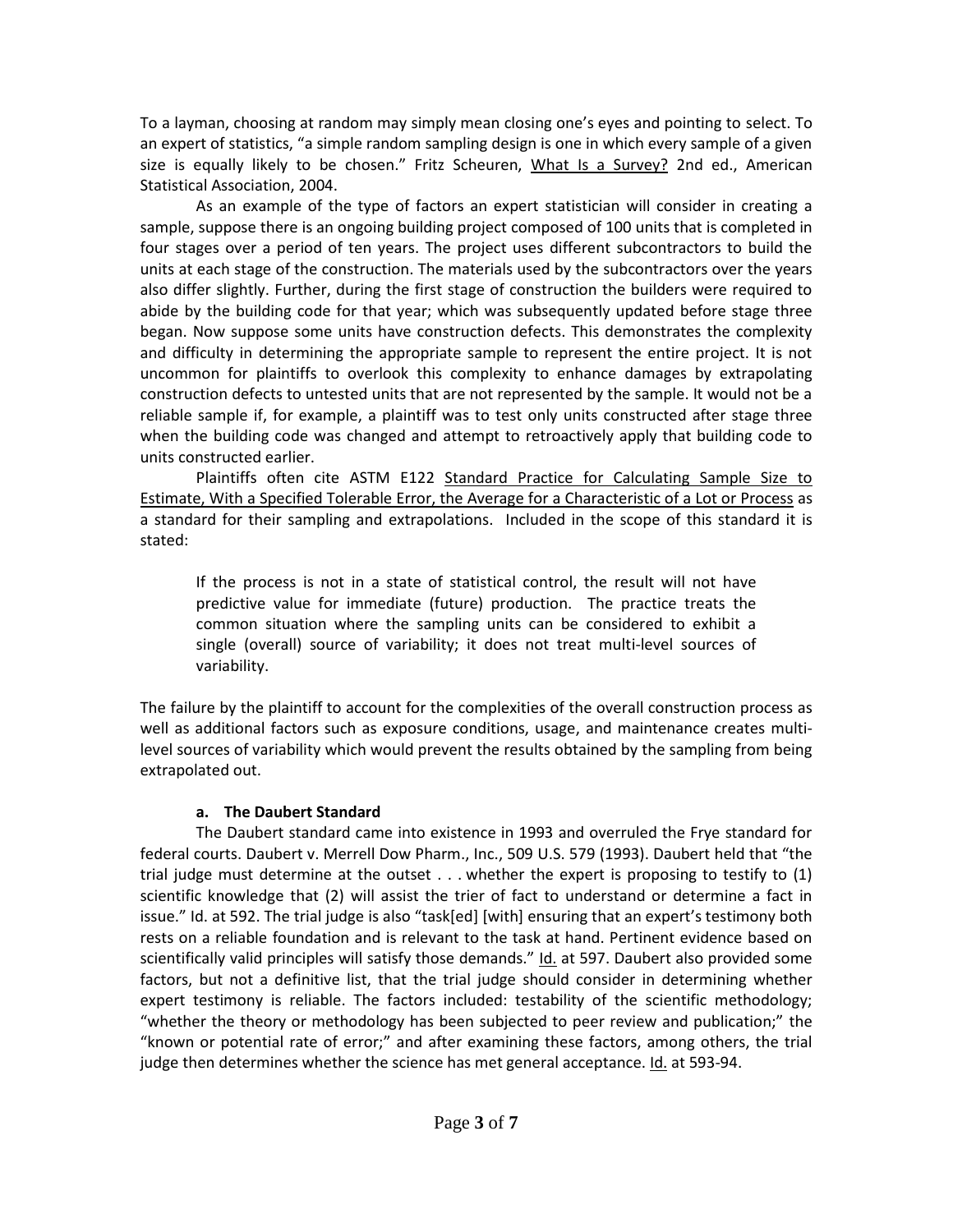Reliability is important for the admissibility of the expert testimony. In jurisdictions that follow the Daubert standard or allow for trial courts to protect the jury from bad science, a trial judge can deny an expert from testifying if the science behind their testimony is unreliable. In an unpublished case out of California, an appellate court upheld the trial court's decision to deny admissibility of extrapolation evidence because the expert did not establish that the sample was reliable to extrapolate to other untested houses. Ayala v. Pardee Const. Co., E028639, 2002 WL 31160551, at \*2 (Cal. App. 4th Dist. Sept. 30, 2002).

### **b. The Frye Standard**

The Frye standard came into existence in 1923. Frye v. U.S., 293 F. 1013 (D.C. Cir. 1923). In Frye, a criminal defendant appealed his conviction arguing that the lower court improperly excluded expert testimony. Id. The defendant in Frye wanted to present evidence of a "systolic blood pressure deception test." Id. Essentially, the defendant wanted an expert to explain to the jury how this test demonstrated the defendant's innocence. The defendant argued scientific experiments found that during an examination blood pressure would rise when the examinee consciously deceived or stated a falsehood to the examiner. Id. The court held that the deception test "ha[d] not yet gained such standing and scientific recognition among physiological and psychological authorities as would justify the courts in admitting expert testimony deduced from the discovery, development, and experiments thus far made." Id. at 1014.

Frye established a general acceptance test where courts must allow expert testimony to be presented to the jury when the subject matter the expert is testifying to "ha[s] gained general acceptance in the particular field in which it belongs." Id. The Supreme Court of Florida adopted the Frye standard in 1952. Kaminski v. State, 63 So. 2d 339, 340 (Fla. 1952). Most states followed the Frye standard prior to Daubert. Kenneth W. Waterway & Robert C. Weill, A Plea for Legislative Reform: The Adoption of Daubert to Ensure the Reliability of Expert Evidence in Florida Courts, 36 Nova L. Rev. 1, 9 (2011). There is a four-step process for trial judges to perform under Frye in Florida:

- (1) the trial judge must determine whether such expert testimony will assist the jury in understanding the evidence or in determining a fact in issue;
- (2) the trial judge must decide whether the expert's testimony is based on a scientific principle or discovery that is "sufficiently established to have gained general acceptance in the particular field in which it belongs;"
- (3) the trial judge must determine whether a witness is qualified as an expert to present opinion testimony on the subject in issue;
- (4) the judge may then allow the expert to render an opinion about his or her expertise, and it is then up to the jury to determine the credibility of the expert's opinion, which it may either accept or reject.

Ramirez v. State, 651 So. 2d 1164, 1167 (Fla. 1995)

There are many critics of the Frye standard because it limits trial judges "in their ability to keep junk science and unreliable or irrelevant expert evidence out of court." Waterway, supra at 7.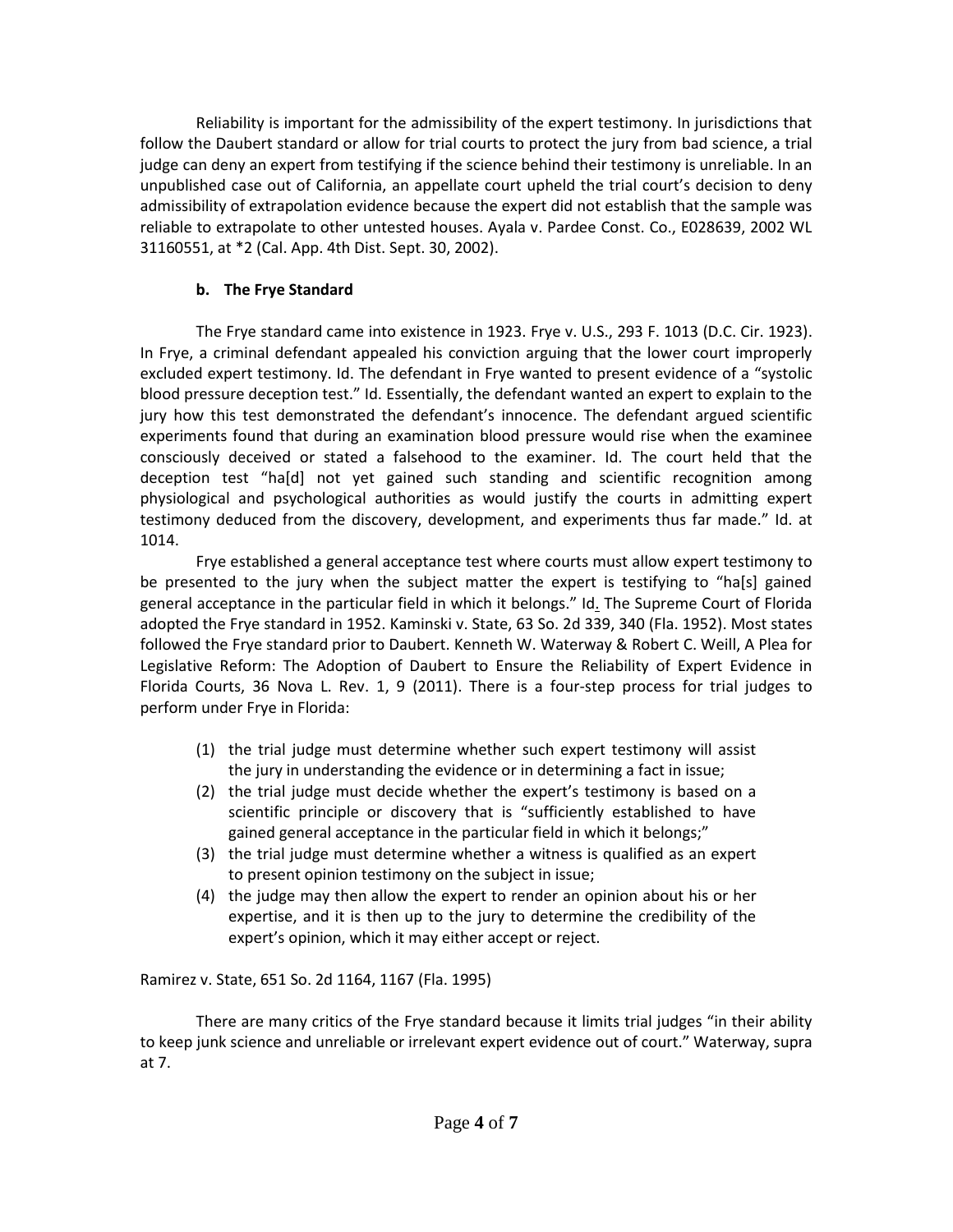The relaxed standard of general acceptance allows parties to put forth expert testimony that could confuse or even mislead the jury. This is especially apparent in construction defect litigation. Purported experts can confuse jurors by providing testimony that extrapolates construction defects based on junk science. Under the Frye standard it is left to the jury to determine which expert is more persuasive and the trial judges cannot act as gatekeepers to prevent misleading expert testimony based on unreliable methodology.

Florida has long followed the Frye standard. Id. at 2. Florida is among a minority of states that follow the Frye standard. Id. In Florida the Frye standard does not apply to an expert testifying based solely on their opinions. Marsh v. Valyou, 977 So. 2d 543, 548 (Fla. 2007) ("Experts routinely form medical causation opinions based on their experience and training.") In Florida, courts have permitted experts to testify regarding their conclusions based solely on their personal experiences; even when that conclusion is "not generally recognized in the scientific community." Neil D. Kodsi, Confronting Experts Whose Opinions Are Neither Supported nor Directly Contradicted by Scientific Literature, 80 Fla. B.J. 80, 81 (June 2006).

Recently there has been uncertainty in Florida regarding whether the courts should apply the Frye standard or the Daubert standard to determine the admissibility of expert testimony. In 2013 the Florida legislature enacted the Daubert Amendment which amended Florida's Evidence Code by changing Florida Statute Section 90.702 and Section 90.704 to adopt the Daubert standard. In re Amendments to Fla. Evid. Code, 210 So. 3d 1231, 1236 (Fla. 2017). However, the Florida Supreme Court declined to adopt the purported changes made by the legislature under the Daubert Amendment. Id. at 1238.

The Florida Supreme Court may provide clarity as the court has granted jurisdiction to review Delisle v. Crane Co., SC16-2182, 2017 WL 3484484, at \*1 (Fla. July 11, 2017). In Delisle, the appellate court applied the Daubert standard finding most of Plaintiff's expert testimony inadmissible, quoting General Electric Co. v. Joiner*,* 522 U.S. 136, 118 S. Ct. 512, 139 L.Ed.2d 508 (1997)

[t]rained experts commonly extrapolate from existing data. But nothing in either Daubert or the Federal Rules of Evidence requires a district court to admit opinion evidence that is connected to existing data only by the ipse dixit of the expert. A court may conclude that there is simply too great an analytical gap between the data and the opinion proffered.

Crane Co. v. DeLisle, 206 So. 3d 94, 102 (Fla. 4th Dist. App. 2016), review granted, SC16-2182, 2017 WL 3484484 (Fla. July 11, 2017). The appellate court also mentioned that "if the *Frye* standard applied, most of the expert testimony clearly would be inadmissible as the experts failed to show that the methodology was generally accepted in the scientific community." Id. at n.7.

## **c. Why the Different Evidentiary Standards Matter**

There are significant consequences of applying the Daubert standard versus the Frye standard in Florida with respect to statistical evidence. In construction defect litigation, under the Daubert standard the trial judge will have greater discretion to protect the jury from considering expert testimony based on unreliable methodology. This will change the status quo in Florida where expert testimony based on bad science or pure opinion is readily admitted under the lenient Frye standard. Under the Daubert standard, the parties will have a greater ability to challenge the admissibility of expert testimony.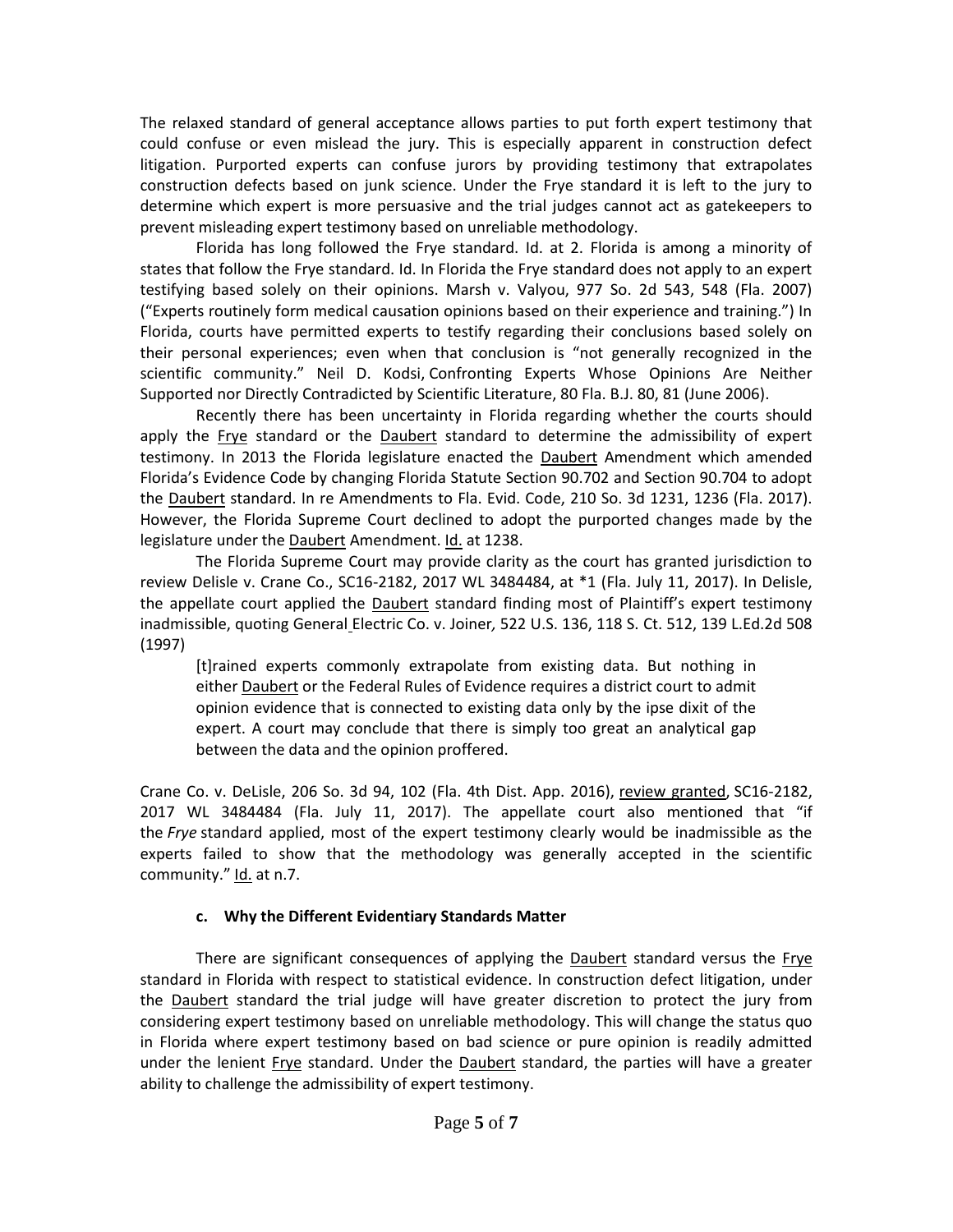Parties opposing experts can file a motion contesting the reliability of the expert's extrapolation under Daubert and resolve these issues earlier in the case rather than having the jury weigh which expert was more persuasive.

## **Cases on Point**

a. **Robert Dillon Framing, Inc. v. Canyon Villas Apartment Corp.**, 55897, 2013 WL 3984885 (Nev. Apr. 17, 2013)

In Canyon, the defendant appealed on the basis that the trial court improperly "den[ied] its motions to exclude extrapolation evidence and allowing [the statistician] to give an expert opinion during trial." Id. at \*3. The defendant argued the extrapolation was "inappropriate where multiple units are involved because of the potential for variance." Id.

The Supreme Court of Nevada noted that they have not "prohibited extrapolation evidence except where it was used in a pre-litigation notice of constructional defects or to certify a class." Id. The plaintiff was not suing in a representative capacity and its suit was based on construction defects in the installation of windows in the apartment building. Id. The statistician was qualified as an expert in statistics. Id. The statistician examined only 2% of the windows of the building; however, due to the testing procedure the court held that the "data based on the small sample was reliable and provided the jurors with helpful information." Id.

The statistician testified that he examined equal numbers of "one-, two-, and threebedroom apartments, as well as an equal number of apartments on the first and second stories." Id. The statistician generated "a list of apartments of each type  $\dots$  by a randomnumber formula." Id. "[A]s an added level of randomness, experts in the field used random numbers to determine which window to test in each apartment." Id. The statistician testified that "it was statistically insignificant that the field experts only examined 2% of the windows" and that "a survey of larger or smaller size would have yielded the same result and the same margin of error." Id.

## b. **Ayala v. Pardee Const. Co.**, E028639, 2002 WL 31160551 (Cal. App. 4th Dist. Sept. 30, 2002)

In Ayala, the plaintiffs argued that "in a construction defect case involving massproduced housing, expert testimony based on a sufficient sampling of houses may be applied to all the other houses by extrapolation."  $\underline{Id}$  at \*10. (internal quotations omitted). The plaintiffs argued they did not need to provide expert testimony. Id. The court held that on the record there was no way to know "whether the alleged defects in the [plaintiff's house and another house] were so similar as to make expert testimony regarding the latter unnecessary." Id. at \*11.

# c. **In re City center Const. and Lien Master Litigation**, 2012 WL 3919757

City center concerned construction defects in a hotel in Nevada and the plaintiffs sought to introduce extrapolation evidence. Id. During an evidentiary hearing, the plaintiffs' expert testified that while he "was aware that the construction process changed from level 20 and up [he] chose only to test one out of 70 columns above level 20." Id. There were "1469 elements"